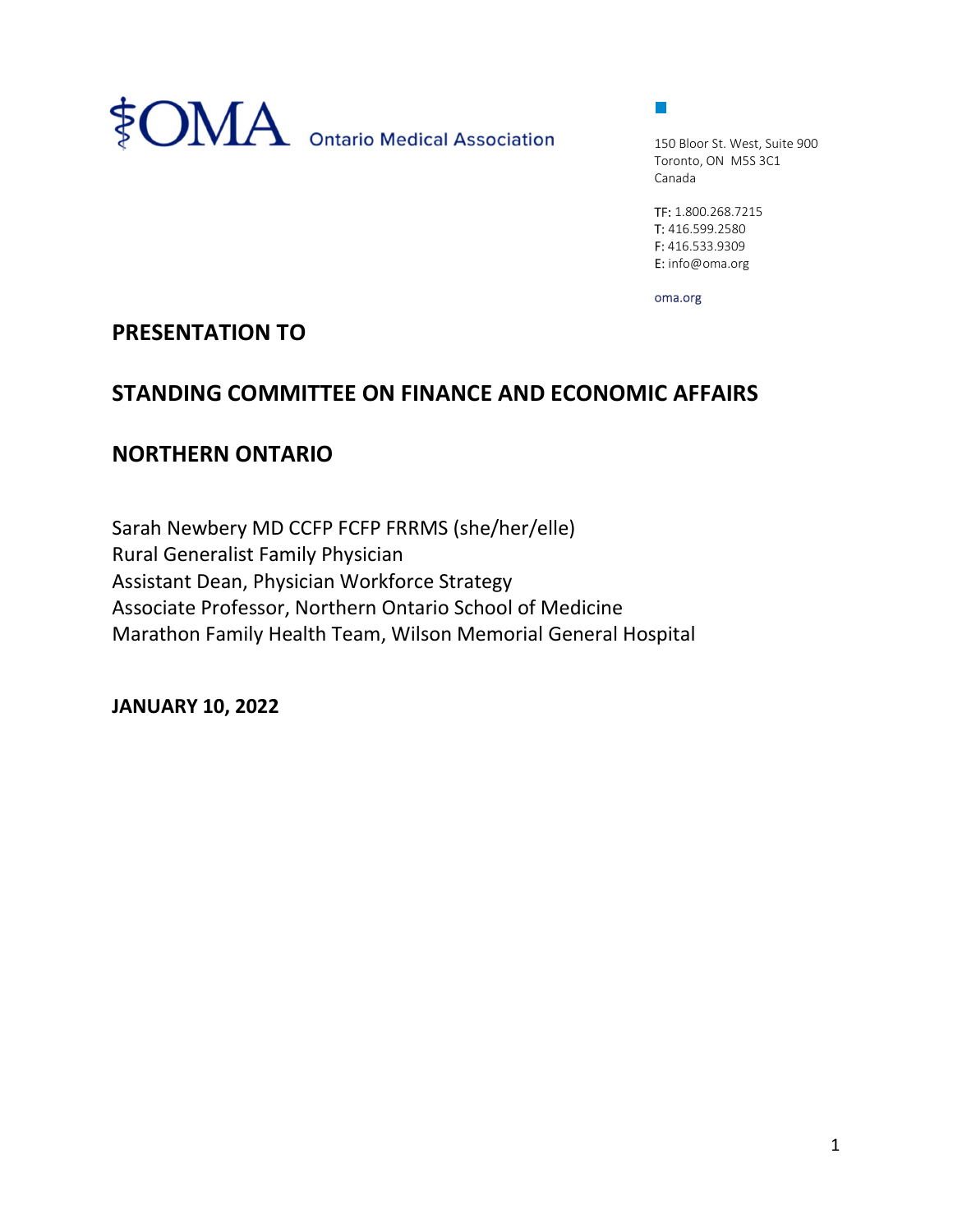Good morning.

My name is Dr. Sarah Newbery. I am a family physician here in northwestern Ontario. I am also the Assistant Dean, Physician Workforce Strategy and Associate Professor, Northern Ontario School of Medicine and part of the Marathon Family Health Team, Wilson Memorial General Hospital.

I appreciate the opportunity to present to this Committee as the government develops its 2022 budget.

We thank the government for all you are doing. There is much more to do.

Health-care spending must be prioritized, especially in northern Ontario where the situation is most dire. We need to improve access to care and urgently address the shortage of doctors and specialists.

Ontario's doctors are eager to work with all levels of government, community leaders and health-care stakeholders to provide the patient care needed.

Just under 84 per cent report having a health-care provider. That's well below the Ontario average of 94 per cent.

Life expectancy is the north is 2.5 to 2.9 years lower than the Ontario average. Northern Ontario is short at least 325 physicians - family doctors, internists, psychiatrists, pediatricians, anaesthetists and several subspecialists. 325 physicians is 5 entire NOSM classes – and we need them right now.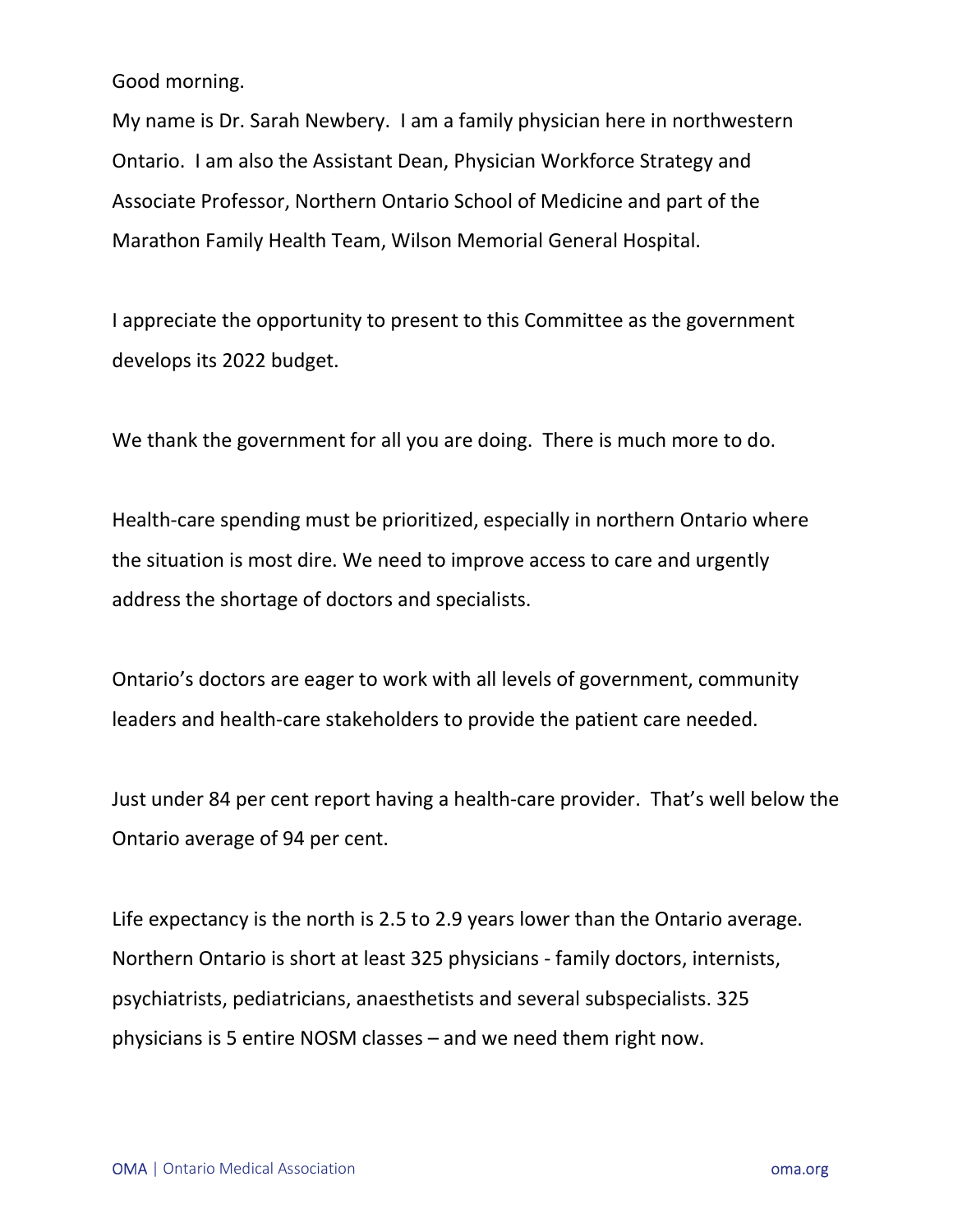Between December 2020 and June 2021 alone, we lost 11 rural physicians. We now need 97 rural physicians across the north.

Northern doctors are working hard in very difficult circumstances managing complex patients. in addition to working in clinics, hospitals, long-term care and patients' homes, we are also managing assessment centres, supporting vaccination efforts, and leading the local health systems to provide care.

Prior to COVID, the North was underserviced. Now many patients, live with the regular threat of ER closures, which means no way to access any local emergency care. If the ER in Wawa closes, people have to drive two hours to another ER. If the ER in Red Lake closes, the nearest ER is three hours away.

That time is a matter of life and death for someone having a heart attack, a rapidly progressing COVID illness, or a stroke. In my own community over the holidays, in addition to all the other care we provided, we resuscitated and placed three people on life support for transfer to intensive care. Those people would have died without our ER.

Without physicians in rural communities in the North, there is no emergency department as we know it.

It's not just the ER. The north was disproportionately affected by mental health and addiction challenges before the pandemic, and the situation has worsened significantly.

We need better access to mental health services – the North is short 40 psychiatrists We hear every day from - pediatricians and family physicians who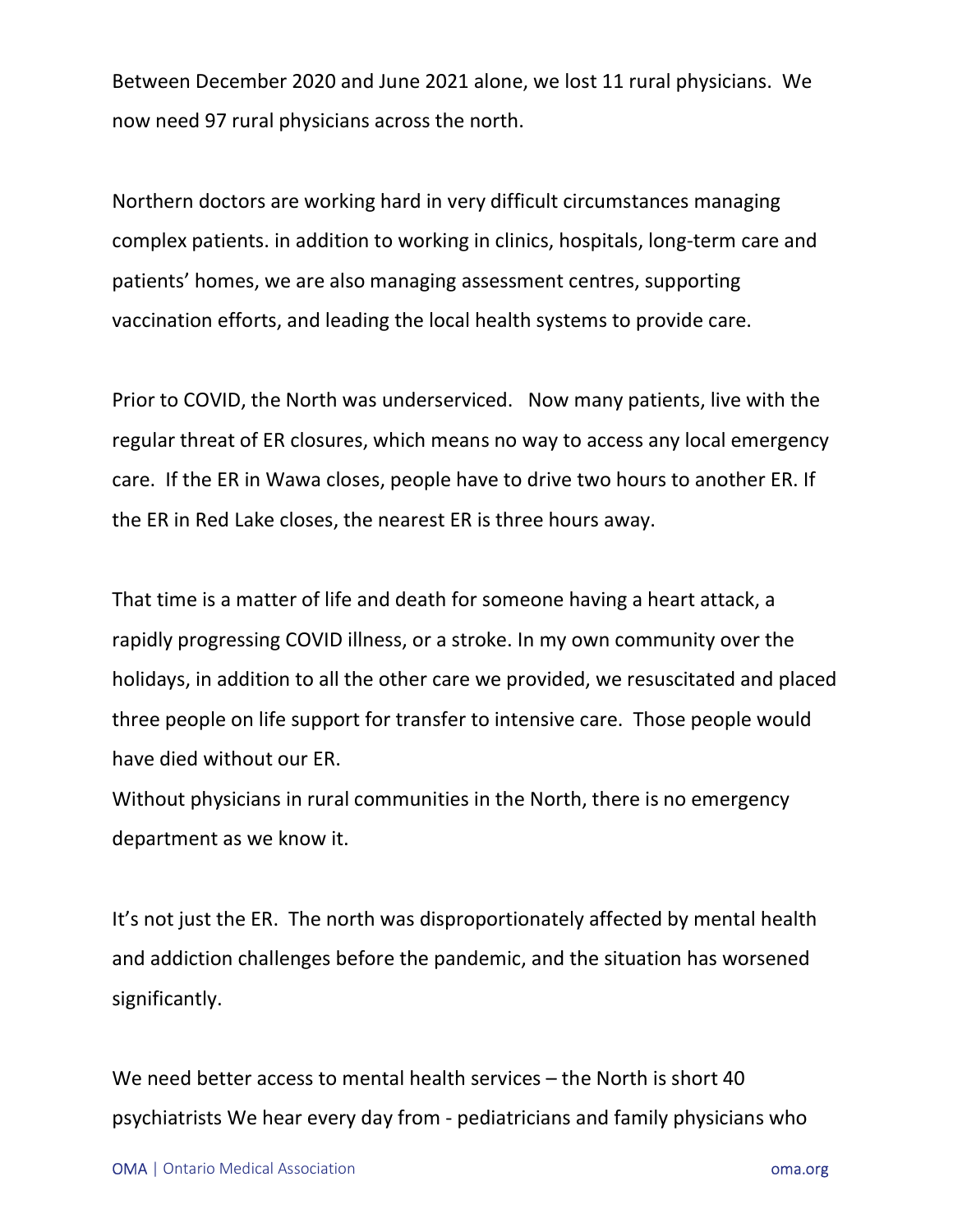are already overworked, that they are feeling overwhelmed by the increase in demand for mental health care.

Each day for almost two years, the province's 43,000 doctors have seen our health-care system stumble under the weight of COVID-19. The negative impact on patients is incalculable and it will take years to catch up.

That's why last year the OMA undertook the largest stakeholder and public consultation in its140-year history to understand how to address the most urgent challenges.

The eight-month consultation began in northern Ontario. It included northern Ontario leaders from many sectors, and extensive input from northern physicians. The result is Prescription for Ontario: Doctors' 5-Point Plan for Better Health Care, launched in Sudbury in October.

It all comes down to five priorities:

- Reducing wait times and the backlog
- Expanding mental health and addiction programs
- Improving and expanding home and other community care
- Strengthening public health and pandemic preparedness
- Giving every patient a team of health-care providers and linking them digitally.

To fix the shortages of doctors and other health providers in the north, the OMA recommends:

Giving patients equitable of access to care in their own communities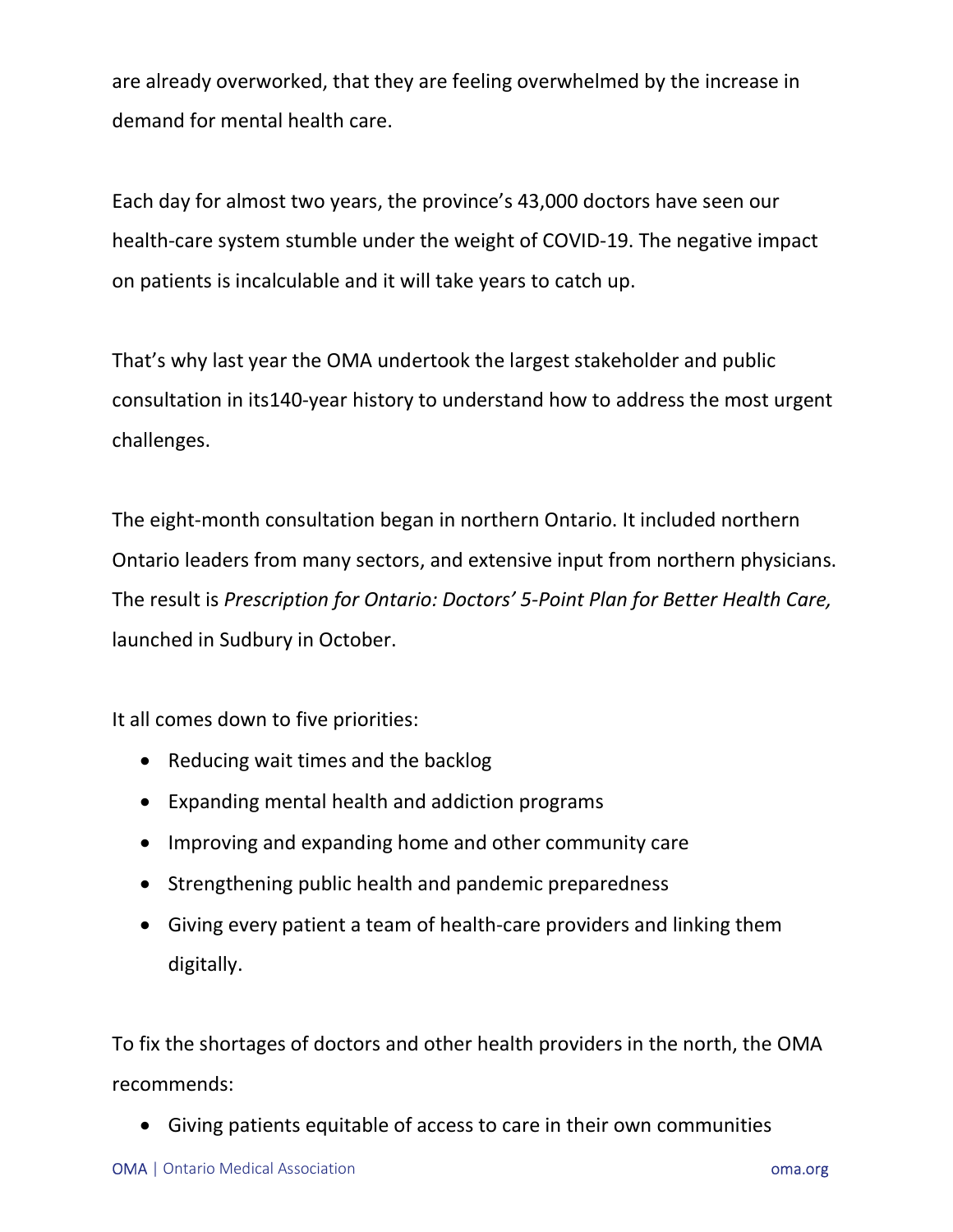- Reviewing and updating incentives and supports for doctors and other health-care professionals to practise here in the north
- Increasing our focus on education, training, innovation and opportunities for collaborative care in remote communities
- Creating more opportunities for pecialist and subspecialist trainees to do electives and core rotations here
- Creating more opportunities for medical students and residents to develop the skills they need to choose rural and remote practices.

We need 325 physicians in northern Ontario. We need to expand NOSMs undergraduate and postgraduate programs to ensure that we are training more physicians.

We know that 1 in 5 who have an elective opportunity here will come back to work here.

We need to support the new Rural Generalist Pathway so more medical students and residents, will practice in rural northern Ontario.

We need to have attractive and meaningful contracts that will encourage new doctors to come and stay in northern Ontario.

We need to retain all our current clinicians to teach future learners.

As we recover from COVID we need our full capacity to address the backlog – we need every rural hospital fully functioning, every clinician actively engaged.